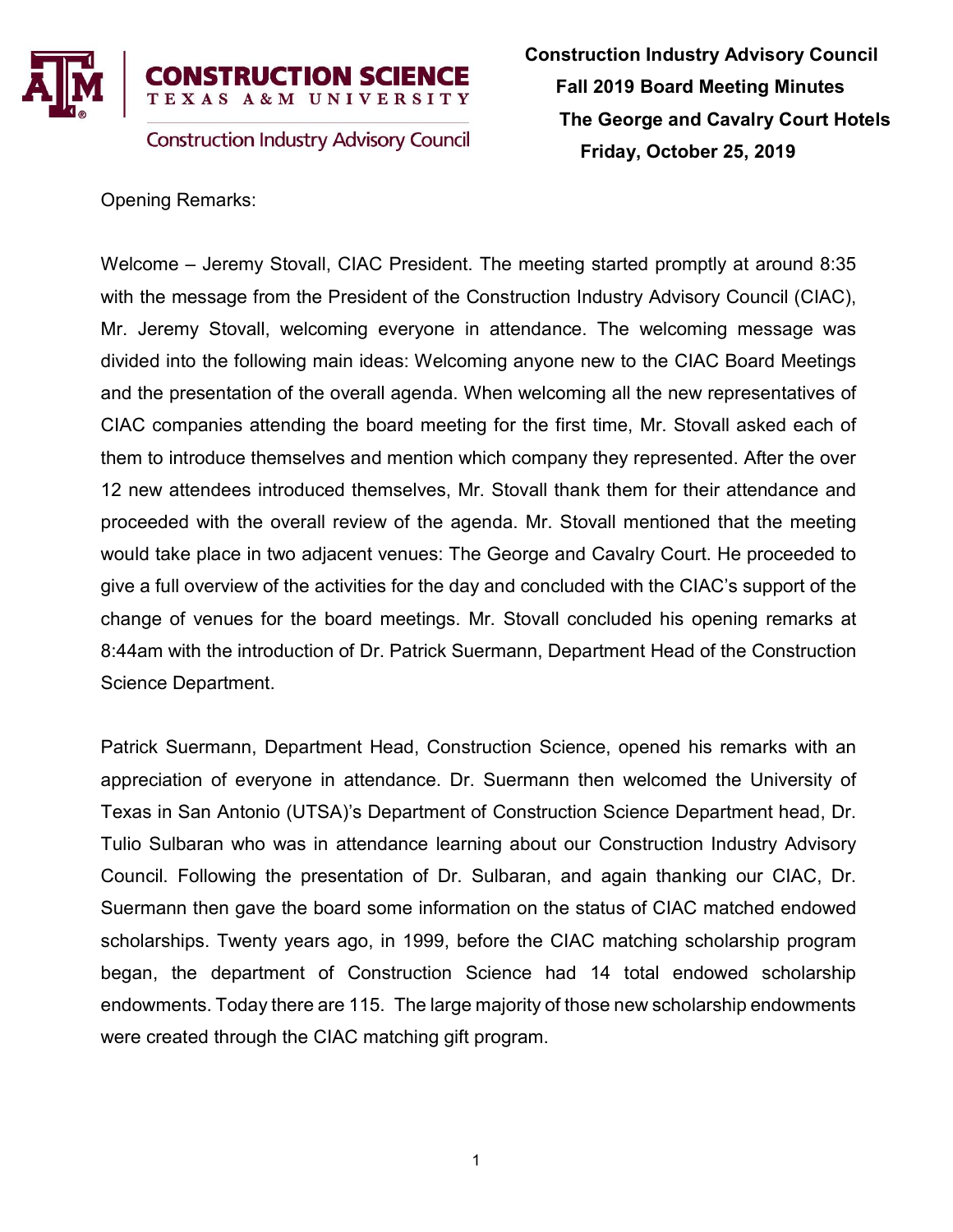

The total in permanent endowed funds donated and matched through CIAC matches (including scholarships and endowed professorships) is \$3,723,470 Of that \$2,903,470 is endowed funds that will fund scholarships in perpetuity.

Dr. Suermann then gave an overview of President Young's vision for our university and mentioned how today's agenda for his presentation would be following his vision. Dr. Suermann then started his presentation with an overview of what he would talk about. The bullets below give an overview of what was presented.

From the Office of the President

- Why Now Matters
- Who We Are
- What We Will Do Next

Moving Past Vision 2020: The Next 150 Years

- Calls to Action
- **Conclusion**

Why now matters and who we are. Dr. Suermann started by saying that the university has now over 69,000 students and our program grew this year for the first time in 3 years and is now close to 1,200 strong. We are however, growing in quality. Dr. Suermann mentioned that according to an article written recently by the Wall Street Journal, Texas A&M is ranked No. 1 in return of investment and has the highest six-year graduation rates. Dr. Suermann mentioned that there are some websites which rank construction universities and these could be misleading. Texas A&M is an ACCE accredited university and the ACCE does not allow ranks. Nevertheless, Dr. Suermann believe we are a university which is looked upon by others as the leader in construction science. The presentation continued by saying that while we are believed to be the best, we need to continue to work on developing new ways to continue being the best. The program cannot stand still and rest, and just like the university as a whole needs to constantly move forward so will our department.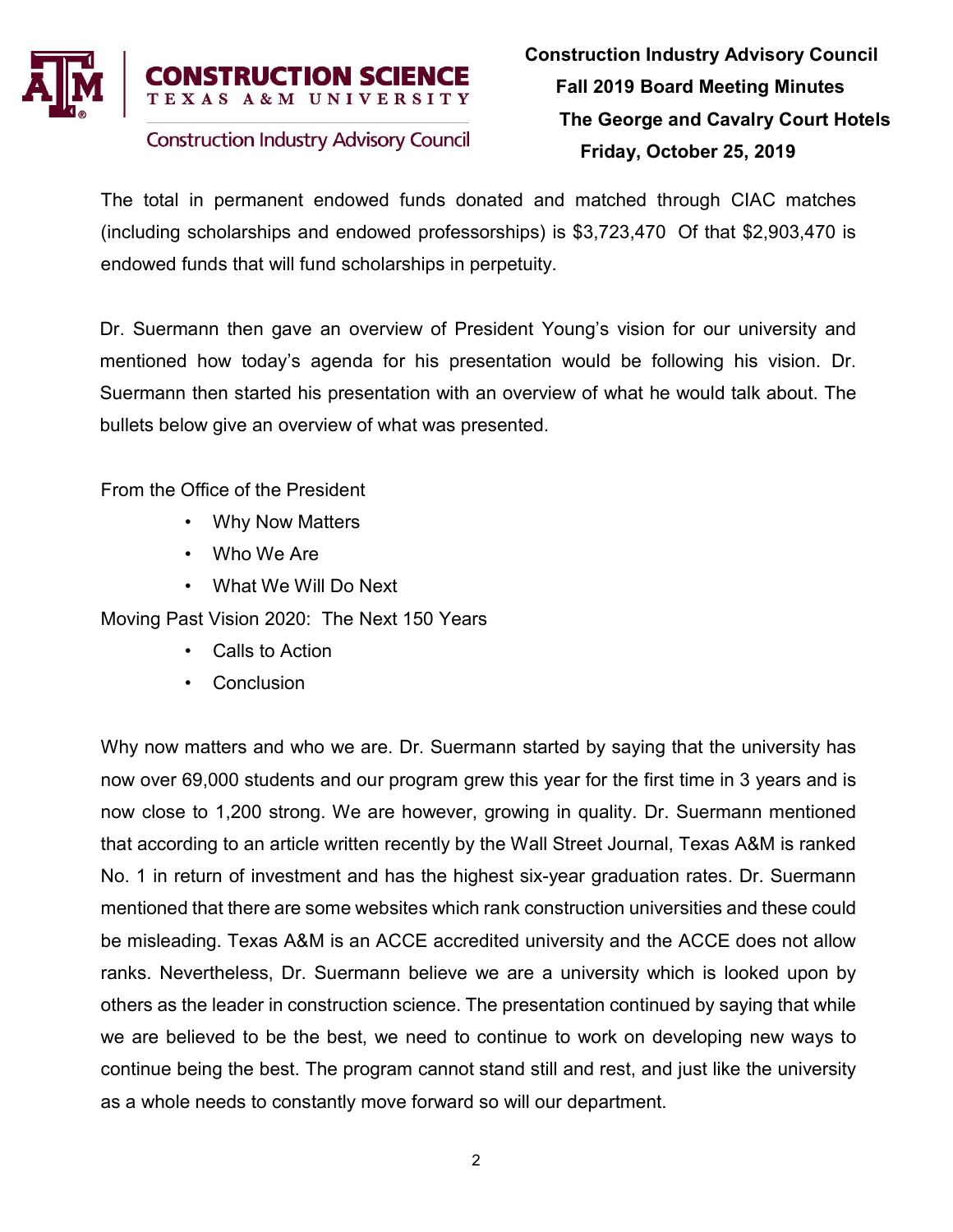

# Construction Industry Advisory Council Fall 2019 Board Meeting Minutes The George and Cavalry Court Hotels Friday, October 25, 2019

Dr. Suermann then went into how we need to move past 2020. He mentioned to the CIAC that our Department of Construction Science is working on a new strategic plan for the next 5-10 years. He mentioned that there would be future correspondence sent to all CIAC members requesting industry input into this new strategic plan. He presented a timeline which has been set for deliverables for the strategic plan which include: Pre-summit on January 3<sup>rd</sup>, 2020, Summit on January 24<sup>th</sup> and Final plan to be submitted sometime between mid-March and May.

Dr. Suermann continued his presentation by what he believes the vision is for the next 150 years. The vision includes community involvement, transformational education, discovery & innovation and global impact. He believes our department already has a huge involvement in our community through Aggie Build, COSC Student Organized Service day, etc. He used Construction-arium as an example of transformational education and how it is imperative that more students get involved in similar programs. Dr. Suermann used some examples on innovation such as Dr. Williamson's drone work for surveying and how all our COSC students get stick time as drone pilots. He referenced the upcoming Contech roadshow to take place at Texas A&M in February 2020. He concluded his 150-year vision of global impact by saying our department needs to continue to have firm diversity and international research partners.

Dr. Suermann then gave 8 points into how we can enhance our impact. These are:

- 1. Community stakeholder survey shows partnerships and collaborations are seen as effective, coordinated, and data oriented to ensure impact
- 2. Develop dashboard of university-wide impacts and efforts in addressing these issues a. Survey and assessment of metropolitan partnership efforts, in particular Brazos Valley, Houston, Dallas, Fort Worth, and McAllen
- 3. Expand leadership development programs serving rural communities and business development organizations
- 4. Enhance continuing education and leadership development opportunities with military or national defense
- 5. Collect annual data on our knowledge transfer and its impacts to include commercialization, engaged scholarship, and partnership development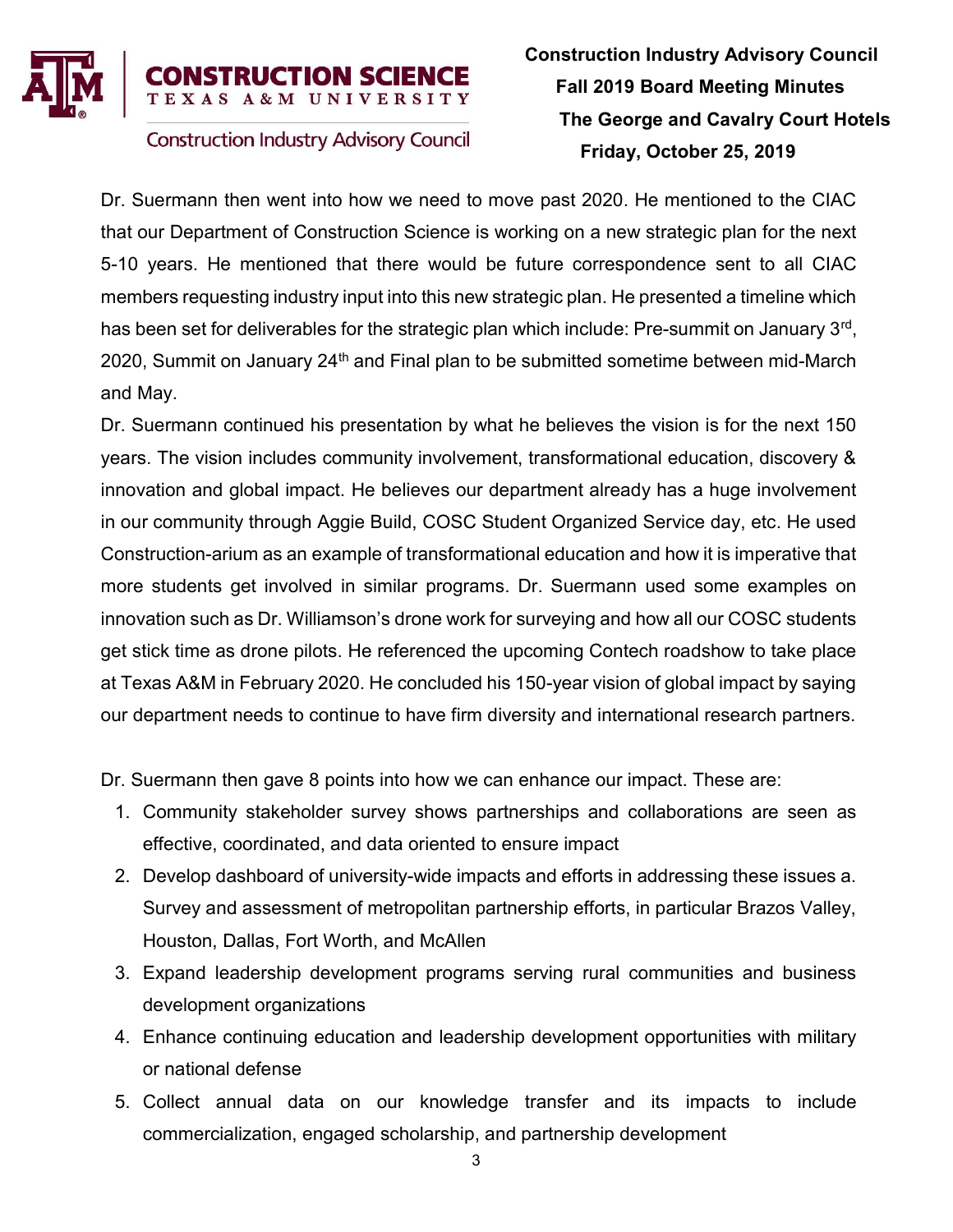

- **Construction Industry Advisory Council**
- 6. Gather qualitative and quantitative evidence toward strategies of Texas A&M Abroad: Global Engagement Plan, increased study, internship, and partnership abroad
- 7. Create annual alumni survey and measure results longitudinally on former students and their impacts on community across a broad set of parameters
- 8. Develop a Former Student Impact Award, or enhance existing former student recognitions to include elements of measured impact

Dr. Suermann continued by presenting what he believes can make our department a best place to work. He mentioned 6 items necessary for this to happen.

- 1. Percent of students and employees participating in flourish activities
- 2. Increase staff-to-student ratios
- 3. Increase leadership quality index (i.e. improve engagement scores and leadership succession)
- 4. Assess number of employees with growth and development plans
- 5. Increase job categories with defined career ladders
- 6. Achieve Best Place to Work with Chronicle of Higher Education

Dr. Suermann then gave undergraduate, graduate, faculty and research success indicators which he believes if met, could certainly make our program the best in the nation.

Undergraduate Success Indicators

- 1. Increase URM undergraduate enrollment to 30%
- 2. Increase first-year retention to 95% with a stretch goal of 97%
- 3. Increase four-year graduation to 65% with a stretch goal of 70%
- 4. Increase six-year graduation to 85% with a stretch goal of 88%
- 5. Ensure all graduates have three high-impact academic experiences

Graduate and Professional Success Indicators

- 1. Improved time to degree and completion rates
- 2. Increase in institutional training grants and external fellowships
- 3. Career outcome
- 4. Increase in diversity enrollment and success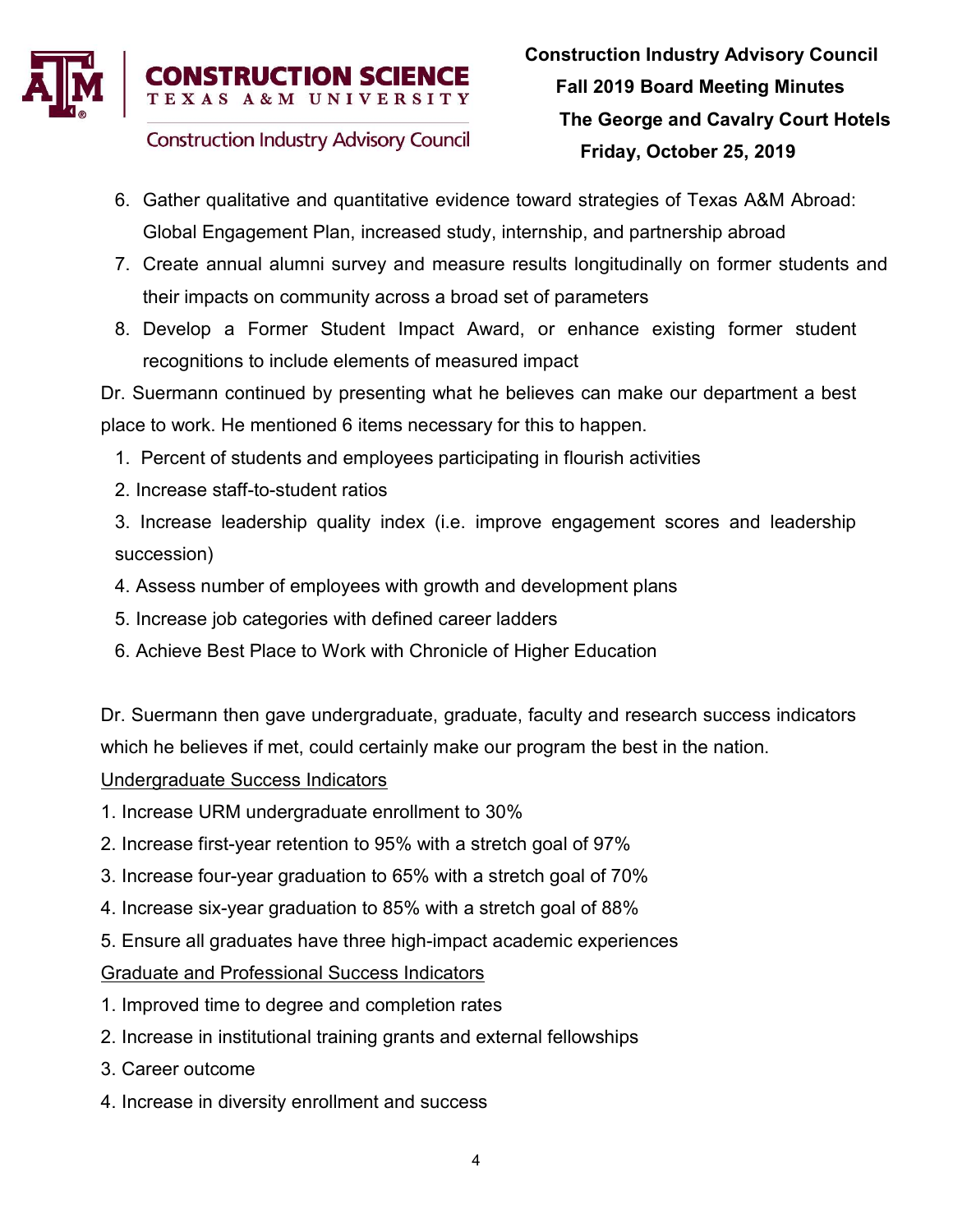

## Faculty Success Indicators

- 1. Increase faculty diversity to better reflect the diversity of our student body
- 2. Increase retention rates of faculty

3. Develop a clear career ladder for APT faculty (measured by number of APT faculty who are promoted and have multi-year appointments)

- 4. Increase number of faculty with prestigious and highly prestigious awards
- 5. Increase national and international recognition of our faculty as educators

## Research Success Indicators

- 1. Visibility and number of national/international recognized scholars
- 2. Growth in multidisciplinary collaborations and partnerships
- 3. Increase in publications in the highest-tier journals
- 4. Increase in citations and recognition of scholarly work

Dr. Suermann then concluded his presentation by introducing Mr. Hernan Guerra.

Professor Hernan Guerra, Industry Relations Coordinator, started his remarks by expressing his appreciation for everyone in attendance, especially those new CIAC members who were able to participate in their first ever CIAC Board meeting. Mr. Guerra then proceeded to welcome the new CIAC members who have joined since the Summer Luncheons

| <b>Allen Butler Construction</b>            | <b>CRB</b>                                      | <b>MLN Company</b>                |
|---------------------------------------------|-------------------------------------------------|-----------------------------------|
| <b>Allied Orion Group</b>                   | <b>Evers &amp; Sons</b>                         | <b>National Property Holdings</b> |
| <b>American Woodmark Corporation</b>        | <b>Franco Builders</b>                          | <b>Noble Texas</b>                |
| <b>Archer Western / Walsh Group</b>         | <b>Greater Austin Development (AGADCO)</b>      | <b>Paradigm Consultants</b>       |
|                                             |                                                 | <b>Robinson General</b>           |
| <b>BKT Construction</b>                     | <b>Hill &amp; Wilkinson General Contractors</b> | <b>Contractors</b>                |
| <b>Brown &amp; Root Industrial Services</b> | <b>JPI Construction</b>                         | <b>Strategic Construction LTD</b> |
| <b>Chesmar Homes</b>                        | <b>Alliance Residential</b>                     | <b>The Porter company</b>         |
| <b>Clark Construction of Texas</b>          | <b>Kilgore Industries</b>                       | <b>US Army Corps of Engineers</b> |
| <b>Duininck Inc</b>                         | <b>LP Corporation</b>                           | <b>Opifex Enterprises</b>         |
|                                             | <b>Long Lake Ltd</b>                            |                                   |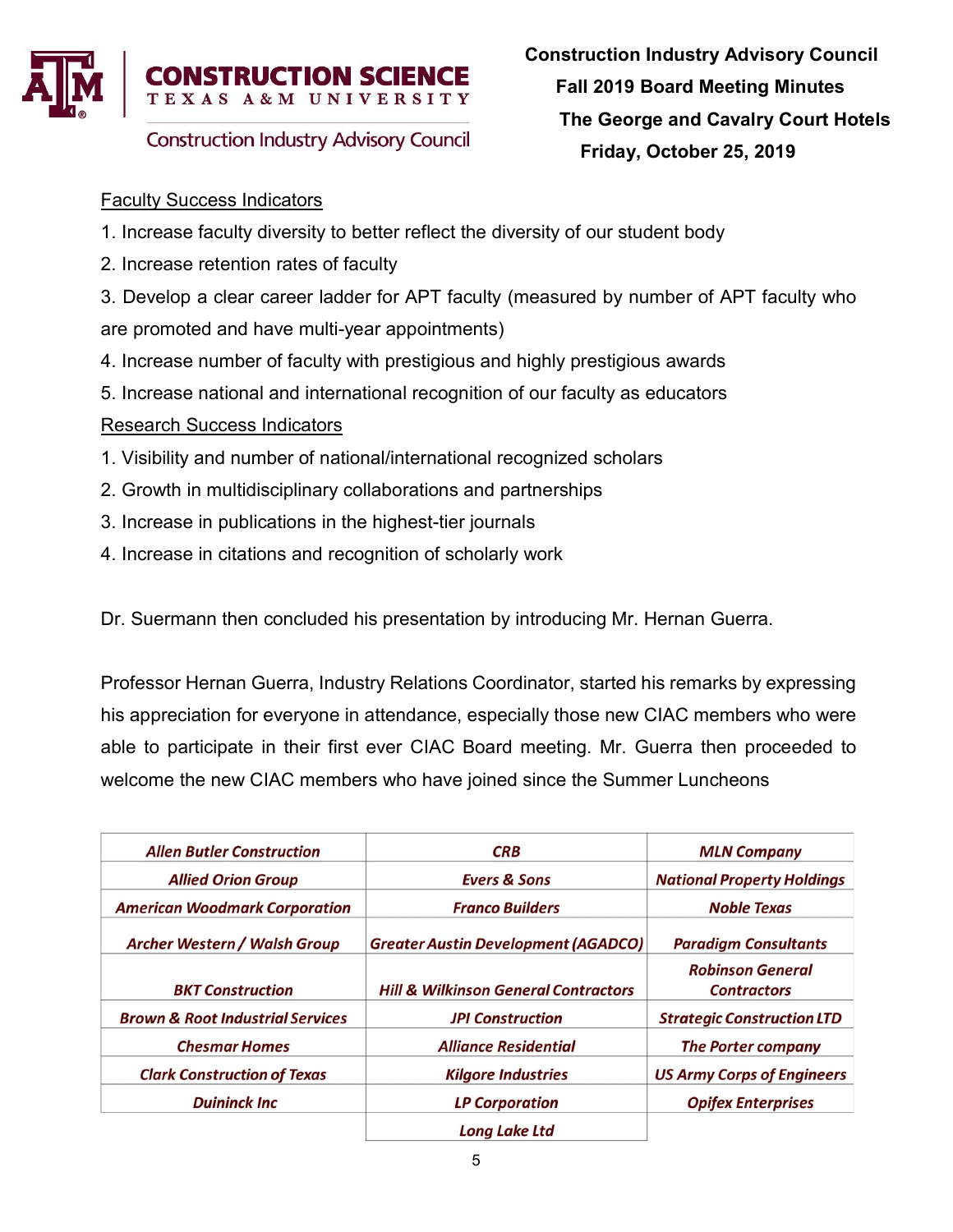

### **RUCTION SCIENCE** A & M UNIVERSITY

**Construction Industry Advisory Council** 

# Construction Industry Advisory Council Fall 2019 Board Meeting Minutes The George and Cavalry Court Hotels Friday, October 25, 2019

He continued his presentation by providing an update on two out of the three Vision items he has spoken about during the Fall 2018 CIAC Board meeting: Company Diversity and Early Engagement. In early engagement he mentioned some of the initiatives that had been done in other to achieve an early engagement within our construction science students and our CIAC companies. He informed the CIAC how invitations were sent to all freshmen and sophomore students to not only attend Career Fair but also visit the Industry Relations Office prior to the Career Fair. The goal was to create excitement within these students and incite the request of summer jobs through our CIAC members. He informed the Board that in the fall of 2018, 33% of all junior students seeking an internship had zero experience in the construction sector but in the Fall of 2019 that number had decreased to 25%. While this will continue to be an ongoing action item, he was pleased by the large attendance of these lower level COSC students during the past Career Fairs and how the numbers had already decreased in only one year. Mr. Guerra then continued to explain his second initiative for early engagement, the rotation of the required field trips. In the past, the field trips had been assigned to various locations which seldom changed. For the last 3 semesters, there has been a rotation of CIAC member companies which allows them to "expand their brand". The rotation does not only include the member companies but also their market sector, trying to make sure there are always opportunities for students in the construction field of their choice.

Mr. Guerra then proceeded to update the Board on the CIAC Construction Market Diversity goals set forth in 2018. He mentioned that the CIAC currently stands at 230 companies. Growing the CIAC to 230 companies in comparison to what our current student body of around 1050 makes a current ratio of CIAC company to student to be of 4.63. That ratio is close to what the CIAC prefers at 5 students per company. 230 CIAC companies is by far the largest the CIAC has ever been. The priority now will not be to expand but to continue with diversity of types of companies. The commercial general contractors within our CIAC now make up for only 45% of our total and this is the lowest it has ever been. The CIAC is growing and it is growing the right way, by adding different types of construction companies allowing for our students to choose the right fit when they graduate.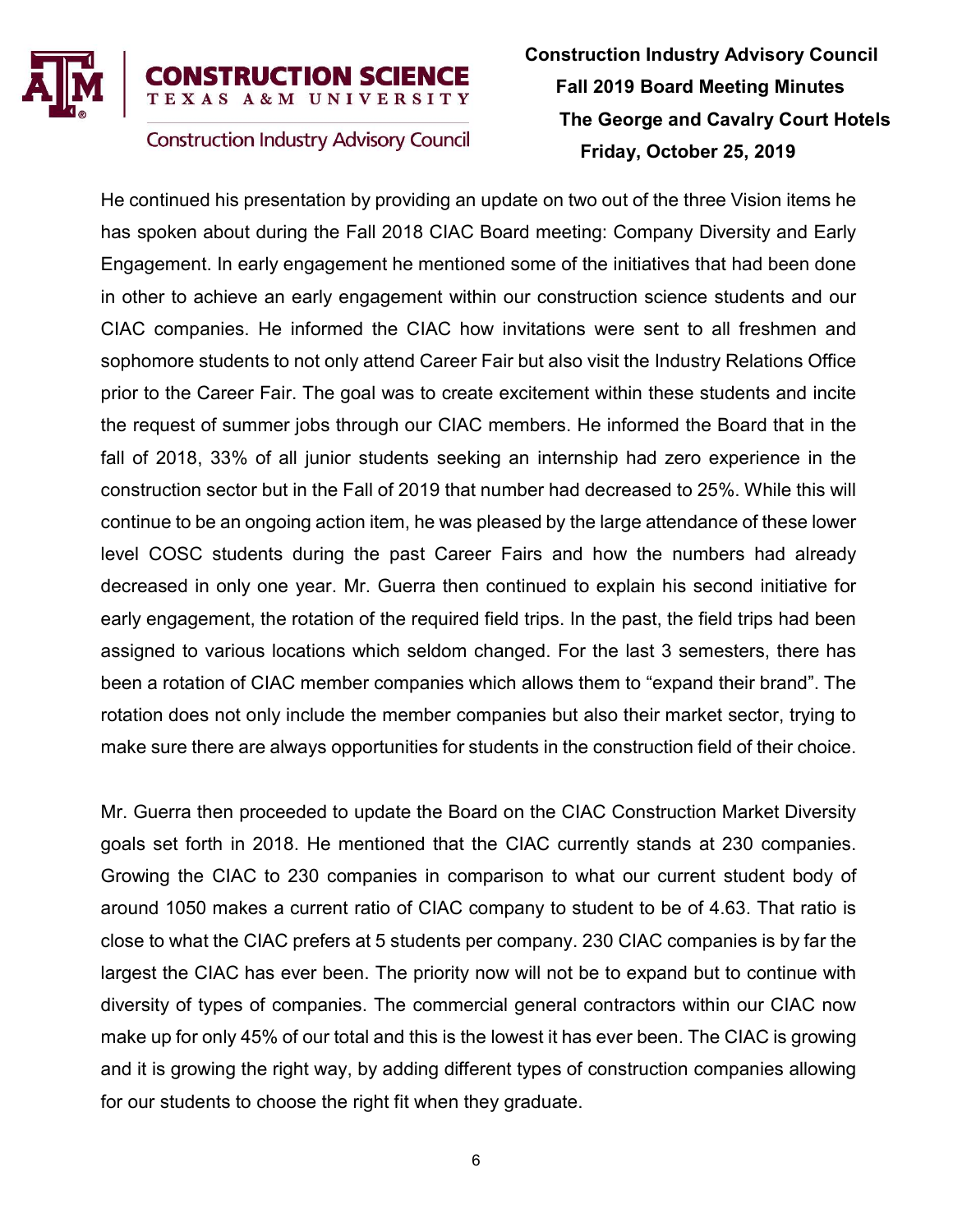

These are types of companies within our CIAC and the number of companies within that group:

- Commercial general contractors at 109
- Specialty Subcontractors at 40
- Residential and Multifamily at 30
- Industrial at 22
- Owner/Developer/CM at 15
- Heavy Civil at 13

Mr. Guerra concluded the update from his 2018 IRO vision by creating two new goals: 1. Continue to create new ways for early engagement of our COSC students with our CIAC members, 2. Create strategies for CIAC company retention and 3. Increase our partnership and networking opportunities.

Before proceeding with the exit survey information Mr. Guerra gave an update on our Career Fair numbers. The Fall 2019 Career Fair, at 183, was the largest CIAC Career Fair ever held, growing from 175 the year before.



Mr. Guerra gave the CIAC a new input from our survey. Who are CIAC members targeting at Career Fair.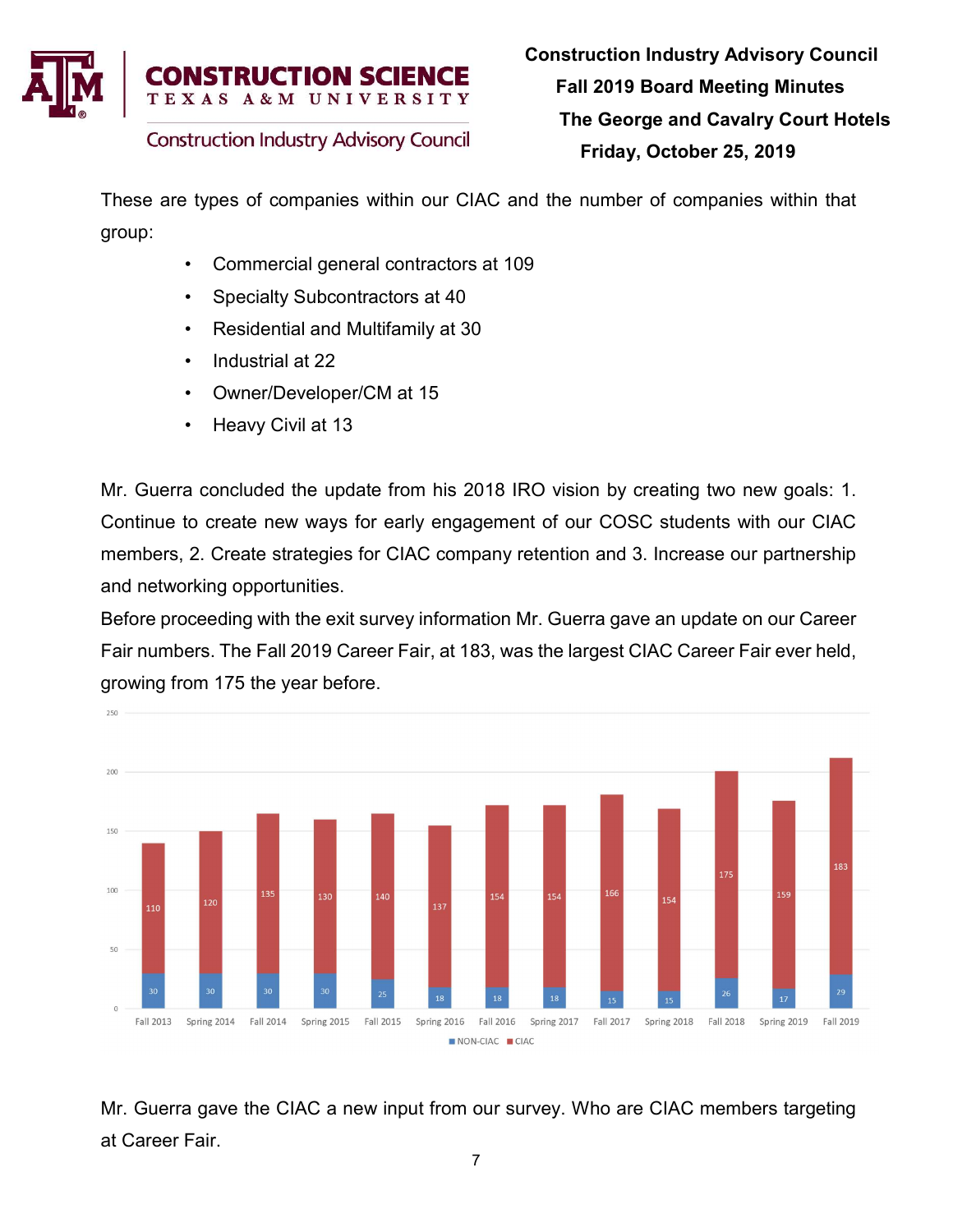

- From Career Fair Companies who hire only interns: 16%
- From Career Fair Companies who hire only full time: 2%
- From Career Fair Companies who hire both: 82%

Mr. Guerra then followed up his presentation by informing our CIAC members on the results of our COSC exit survey from the fall 2018 as it pertains to internships and employment data. See the summary results below:

### Student Employment Data – Spring 2019 Exit Survey

- 89% Have secured a construction job before graduation
- 90% had at least one job offer
- 89% plan to enter construction-related employment
- 64% received a job offer from their internship provider (down from 71%)
- 49% accepted a job offer from their internship provider (up from 43%)

#### Student Internship Data – Spring 2019 Exit Survey

- 98 Internship Students Fall 2019
- 159 Internship Students Spring 2019
- Average Salaries \$16.72/hr
- Most Common hourly salary \$17/hr
- Highest Salary (within the US) \$28/hr
- Lowest Salary \$12/hr

#### Sectors in which students will be employed

| ■ 49% Commercial | 60%Spring 2019 | 67% Fall 2018 |
|------------------|----------------|---------------|
| ■ 6% Residential | 5% Spring 2019 | 5% Fall 2018  |
| ■ 6% Industrial  | 5% Spring 2019 | 4% Fall 2018  |

6% Heavy Civil – less than 2% in both Spring 2019 and Fall 2018

#### Top 4 major Texas cities in which students will work upon graduation

12% Dallas/Fort Worth 27% Spring 2019 23% Fall 2018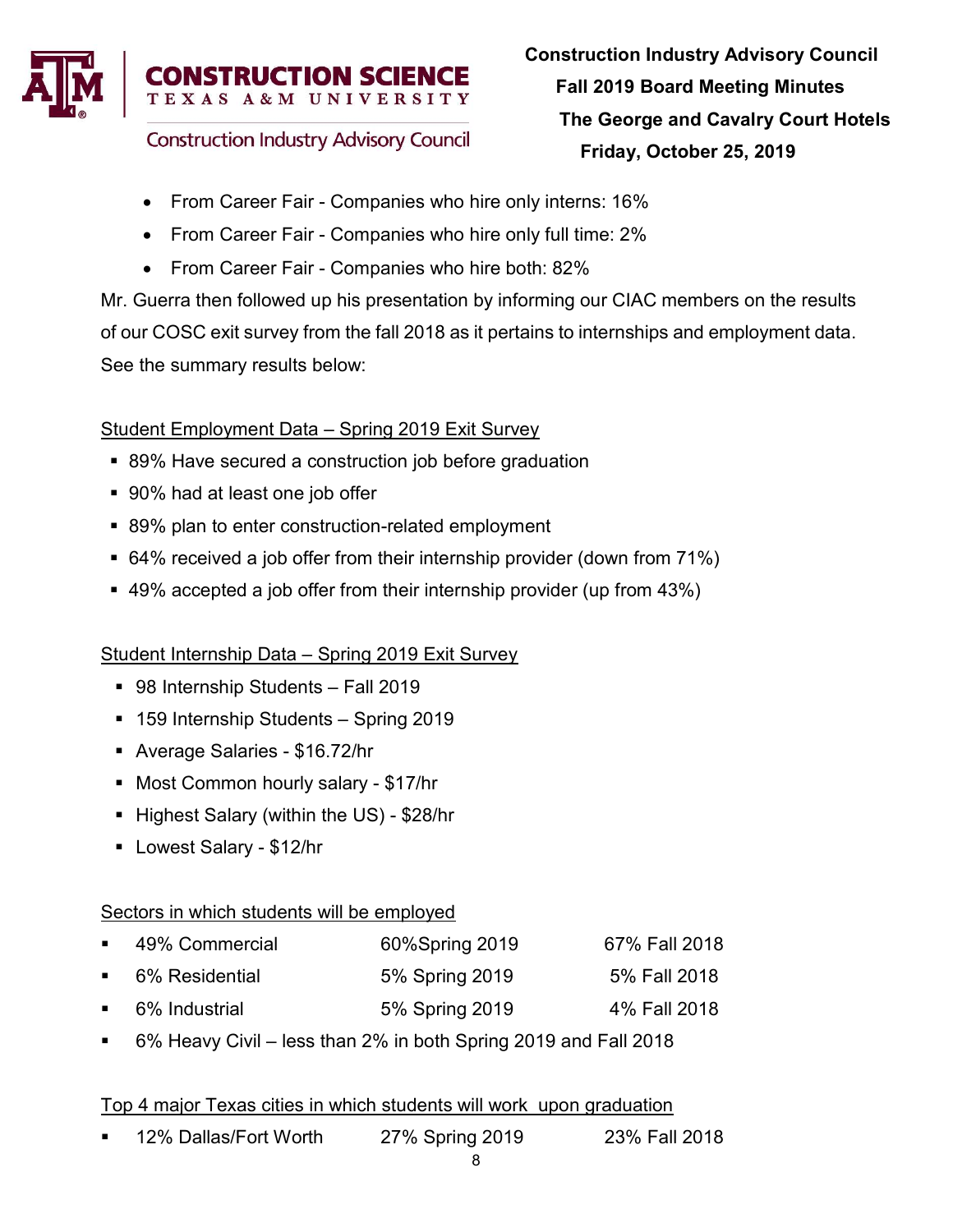

- Construction Industry Advisory Council Fall 2019 Board Meeting Minutes The George and Cavalry Court Hotels Friday, October 25, 2019
- 31% Houston 26% Spring 2019 30% Fall 2018 10% Austin 13% Spring 2019 18% Fall 2018
- 12% San Antonio 11% Spring 2019 13% Fall 2018

**N SCIENCE** 

■ 23% Other – both in Summer/Spring 2019(up from 16% in Fall 2018)

## Top 4 job titles students will hold upon graduation

- **22% Project Engineer**
- 8% Assistant Project Manager
- **14% Field Engineer**
- 8% Assistant Superintendent



DIFFERENCES FROM FALL 2018

Project Engineer Average starting salary moved from 62K to 63K (plus 1K) Field Engineer Average starting salary moved from 62K to 64K (plus 2K)

Assistant Superintendent average salary remained at 65K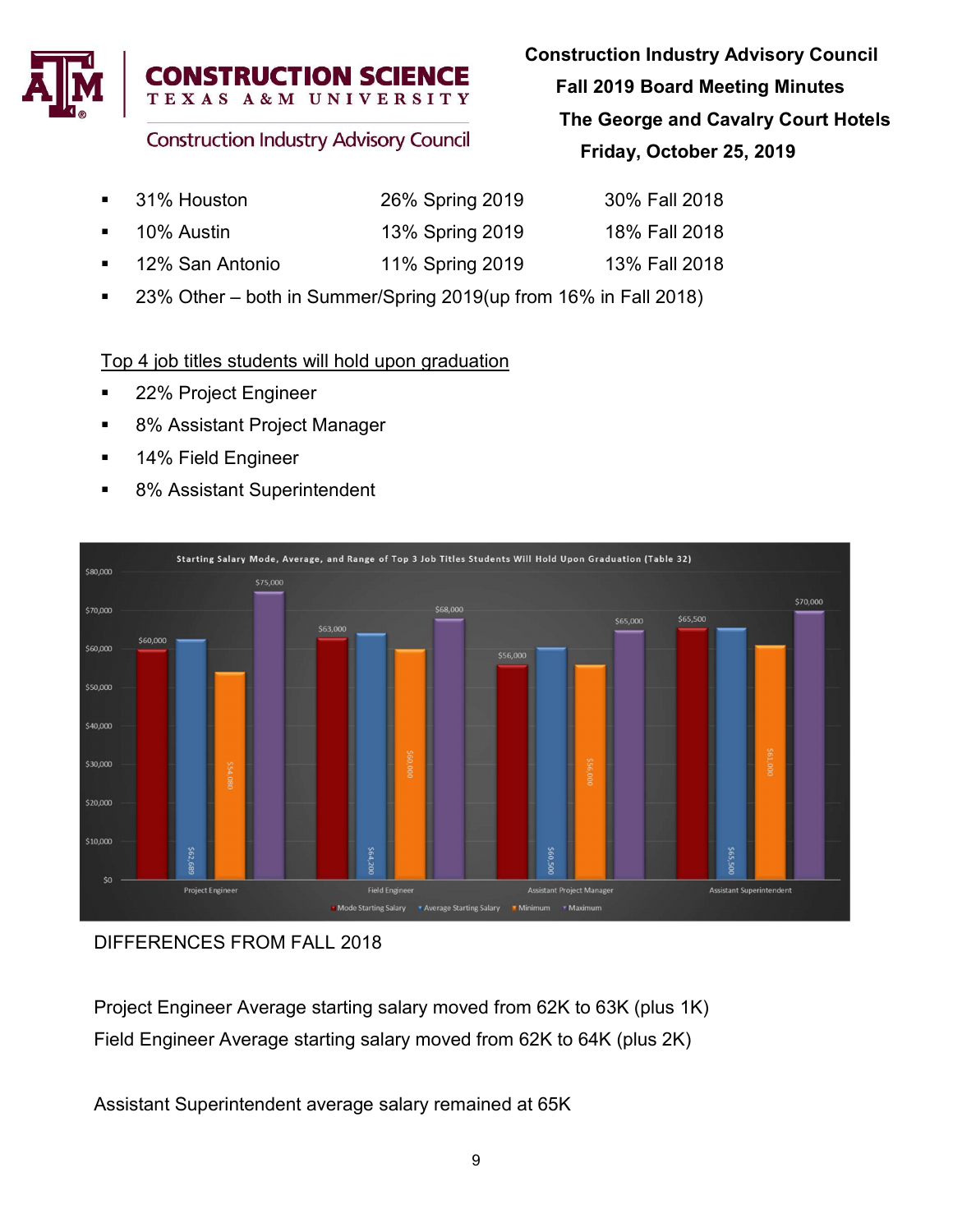

OVERALL SALARY AVERAGE \$63,222 Summer 2019 - \$63,429 Spring 2019 - \$62,200 Fall 2018 AVERAGE HIRING BONUS - \$3,947

Highest Starting Salary – \$99K to Project Manager Lowest Starting Salary - \$42.5K to Junior Estimator Bonuses Given Ranged from \$750 to \$25K

Professor Guerra concluded his presentation by informing all present on the important dates for the CIAC for the next three years and thanking everyone in attendance once again.

Following Mr. Guerra's presentation, a student representing Aggie BUILD gave a 5 minute presentation on the status of their organization and how the money donated by the CIAC helps students build moveable clinics which are shipped to various parts of the world and named after important alumni.

Following the presentation from Aggie BUILD, two students representing the COSC AGC student chapter gave a check for an endowed scholarship to be matched from the CIAC funds in the benefit of our COSC students.

After the check was given, Professor Steve Rodgers gave the CIAC board a 10-minute presentation of Constructionarium. Some keys of this presentation were: what is Constructionarium, the location and types of construction competition, the week long and hard-working efforts made by the students, the hands-on experience, the number of students who have benefited from this trip and the fact that Texas A&M is only university from the United States who participates in this event every year. Mr. Rodgers then finished his presentation by asking the CIAC board, can it be done in Texas?

Dr. Suermann then presented Chuck Gremillion, C3 Director, who gave a presentation to the CIAC about what the C3 initiative is and its current status.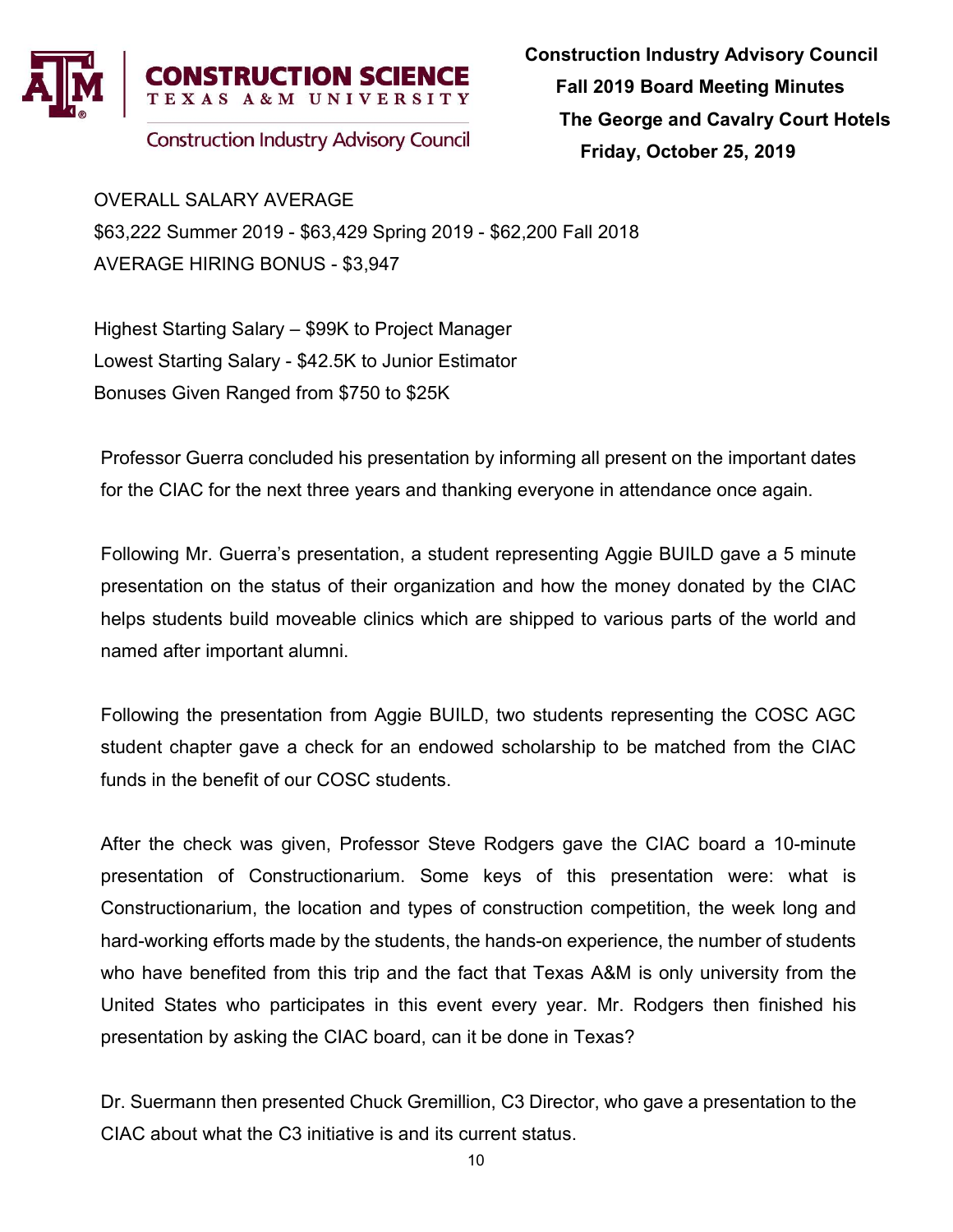

Mr. Gremillion gave a 40-minute presentation to the CIAC board about the history of construction labor in Texas and why C3 was created a few years ago. Mr. Gremillion then explained to the CIAC board what the C3 is and how it operates. The importance of the C3 is to have a sustainable construction workforce through training, better employee benefits and fair wages. He mentioned the companies that are involved in C3 and more importantly, the Owners who support this initiative. He mentioned that in order for C3 to work, Owners need to be sold on this idea of better quality and safety through training. Mr. Gremillion showed a few projects that have been recently completed using C3 certifications and then opened the floor for questions.

After Mr. Gremillion' s presentation concluded at 10:30, there was a 20-minute break.

Following the break, the meeting resumed at 10:50 am with meetings of the various CIAC committees meeting in separate rooms for around 60 minutes. These CIAC committee meeting concluded shortly before noon and all members came back to the main room for lunch.

Immediately following the lunch break, Dr. Suermann mentioned the 5 companies whose owners graduated from the Construction Science Department and were being honored at the College of Architecture Aggie 100.

The winners for this year include:

- Stan Jenkins Jenkins Design Build
- Tom Sexton Lasal, LLC
- Christian Brown (CIAC) Slate Construction
- Brent Walker Walker Engineering
- Seth Williams Z Constructors Nationwide, LLC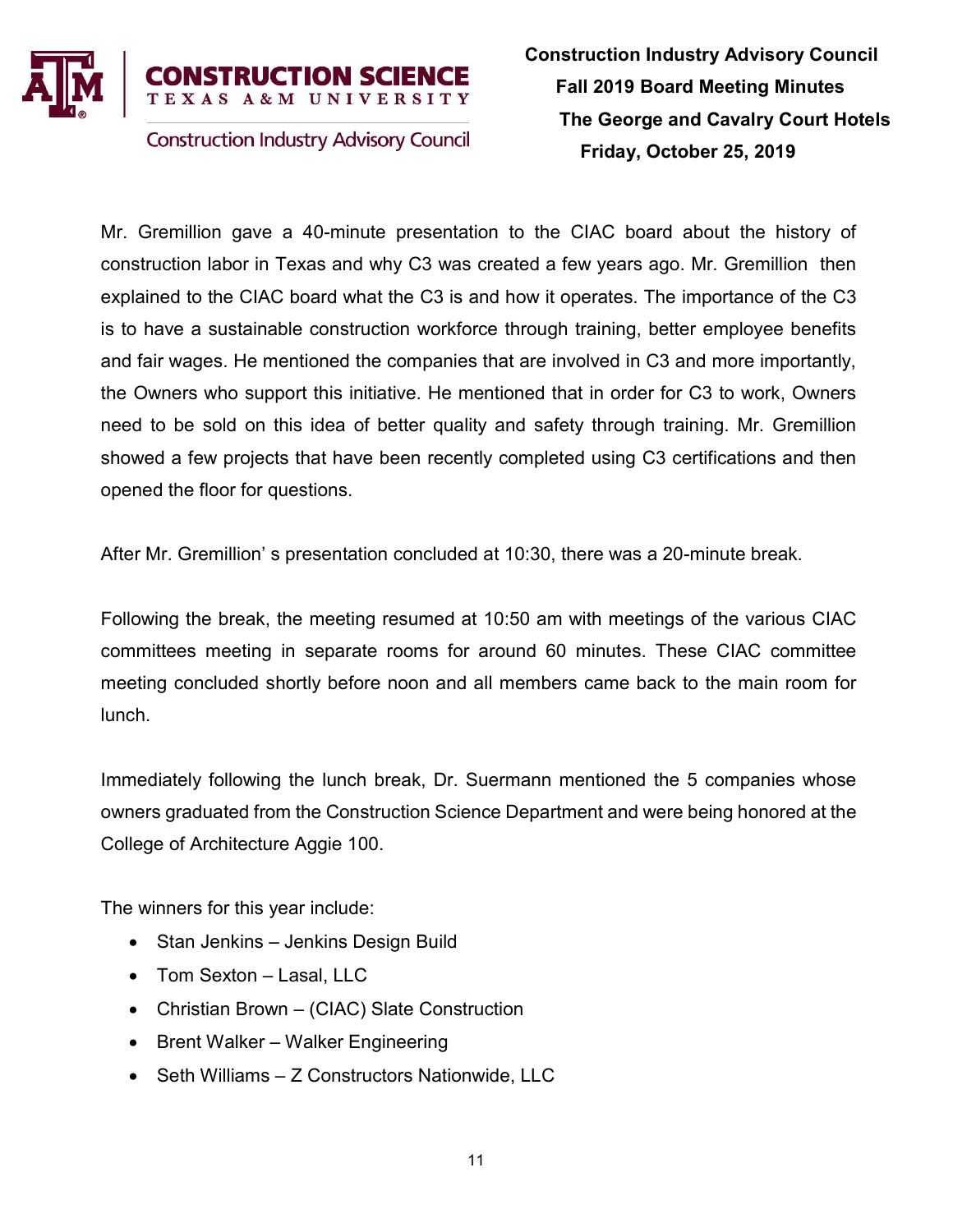

NOTE - It is important to note that Alpha Facilities, a valuable CIAC member was also a winner in the Aggie 100 for 2019 but was left out of the list because we were asked to include only those companies whose owners or presidents were graduates from the Construction Science Department.

The meeting continued at 1:20 pm with the updates provided by each of the committees.

BUDGET COMMITTEE:

Matt Summerville, The Brandt Company, and executive committee chair for Budget, started the presentation of his report by explaining what took place in the committee meeting. He explained how he began by reviewing the 2019 budget status and informing everyone present that all 12 CIAC matching scholarships, a value of \$120,000 of CIAC money, had been spoken for and 2 had been spoken for 2020. Matt then informed everyone that the amount of money which would be carry over to 2020 was of \$251,793. He continued by describing that while the budget for 2019 was made for \$452,000 plus \$26,052 from interest generated from the 750K endowed CIAC fund plus the \$208,336 carryover from 2018 which totaled \$729,494, the actual income for 2019 currently stood at \$799,651. This was from all the new CIAC members who joined in 2019. While this is a positive update, Mr. Summerville mentioned that the expenses also surpassed the budget in various categories including the Hard Hat Ceremony and the Career Fairs.

With this in mind, the committee then continued by planning a few changes for 2020. The income projected for 2020 was of \$528,500 with a carryover from 2019 projected at \$251,793. Therefore, the total available funds for 2020 were projected at \$806,354. The income approved budget is the following:

Income

Corporate Membership Dues  $$500,000$ Individual Membership Dues **\$1,500**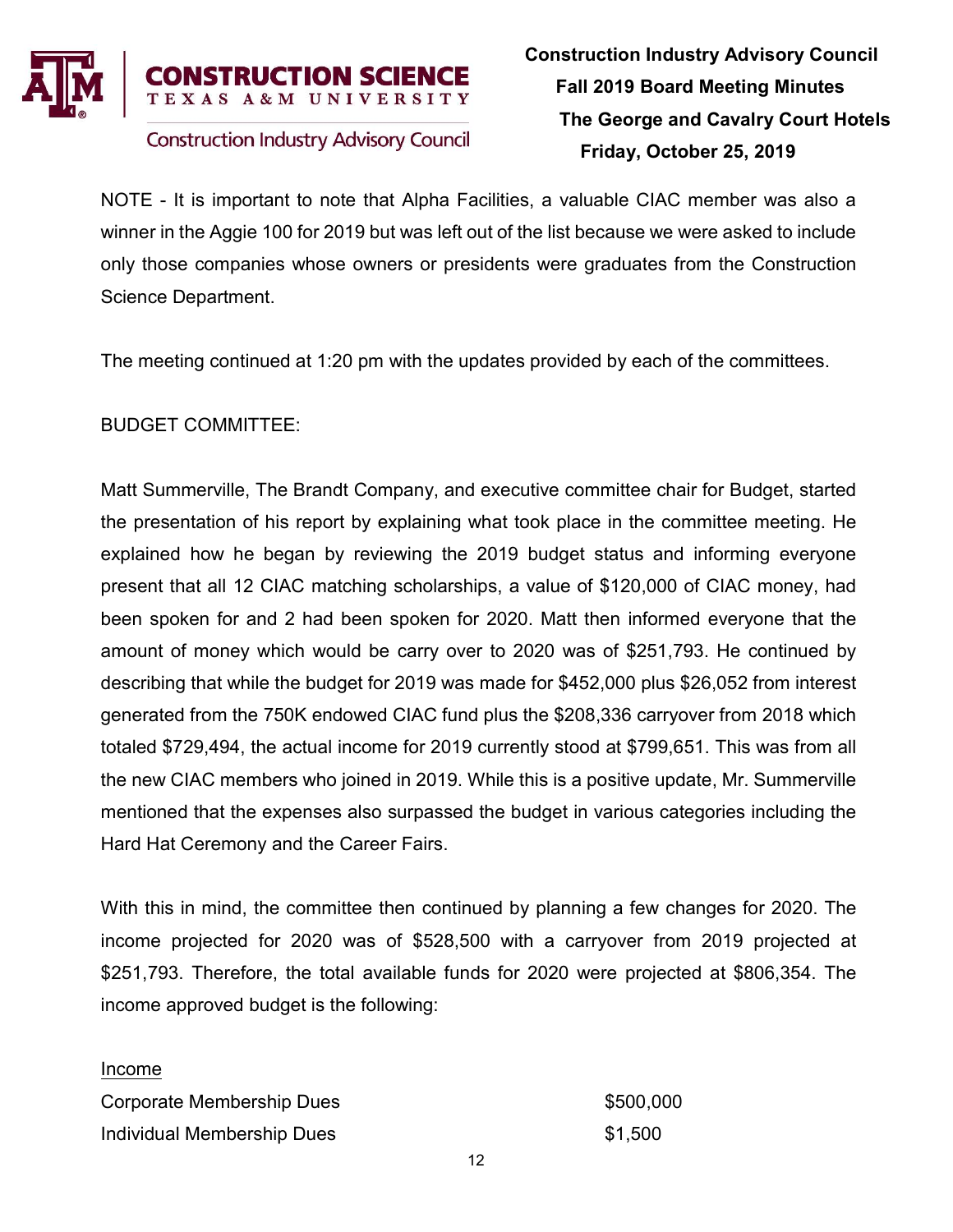

| Interest from CIAC Support Fund (\$2171/mo) | \$27,000  |
|---------------------------------------------|-----------|
| <b>Total Income</b>                         | \$528,500 |
| Retained from 2019                          | \$251.793 |
| <b>Total Available Funds</b>                | \$806,345 |

 Construction Industry Advisory Council Fall 2019 Board Meeting Minutes The George and Cavalry Court Hotels Friday, October 25, 2019

| \$27,000  |  |
|-----------|--|
| \$528,500 |  |
| \$251,793 |  |
| \$806,345 |  |

The budget expenses had one of the biggest changes in the last few years. The Hard Hat Ceremony budget for 2020 increased from previously 10K to 14K. A new line item for Construction-arium support was created and 25K were budgeted for 2020 in this category. A new category for the Career Fair website creation was also established at 15K. A one-time 15K CIAC matched scholarship endowment was created for the Hall of Fame winner. The Career Fair budget increased in 2020 from 30K to 45K. The line item for the endowed CIAC support fund which capped at 750K in 2019 was deleted and a new capital fund line item for Francis Hall Maintenance at 80K. The leadership minor budget item created for 2019 to match a very generous contribution by a CIAC members to create a leadership scholarship was removed since it was a one year only matched amount. It was important for the expenses to be real and to be less than the income projected (without the carryover). Below is the approved 2020 CIAC Budget:

| <b>Expenses</b>                                            | <b>Budget</b> |
|------------------------------------------------------------|---------------|
| <b>Student Enrichment</b>                                  | \$25,000.00   |
| Hard Hat Ceremony - Graduation Event                       | \$14,000.00   |
| <b>Annual Banquet</b>                                      | \$22,000.00   |
| <b>Research Studies</b>                                    | \$25,000.00   |
| <b>CIAC Construction-arium Support</b>                     | \$25,000.00   |
| <b>Endowed Matching Scholarships</b>                       | \$120,000.00  |
| <b>Program Enhancement</b>                                 | \$60,000.00   |
| <b>Endowed Professorship</b>                               | \$20,000.00   |
| <b>Matching Endowed Leadership Minor</b>                   | \$0           |
| <b>Career Fair Website Portal Development</b>              | \$15,000.00   |
| <b>Constructor Hall of Fame Winner Endowed Scholarship</b> | \$15,000.00   |
|                                                            |               |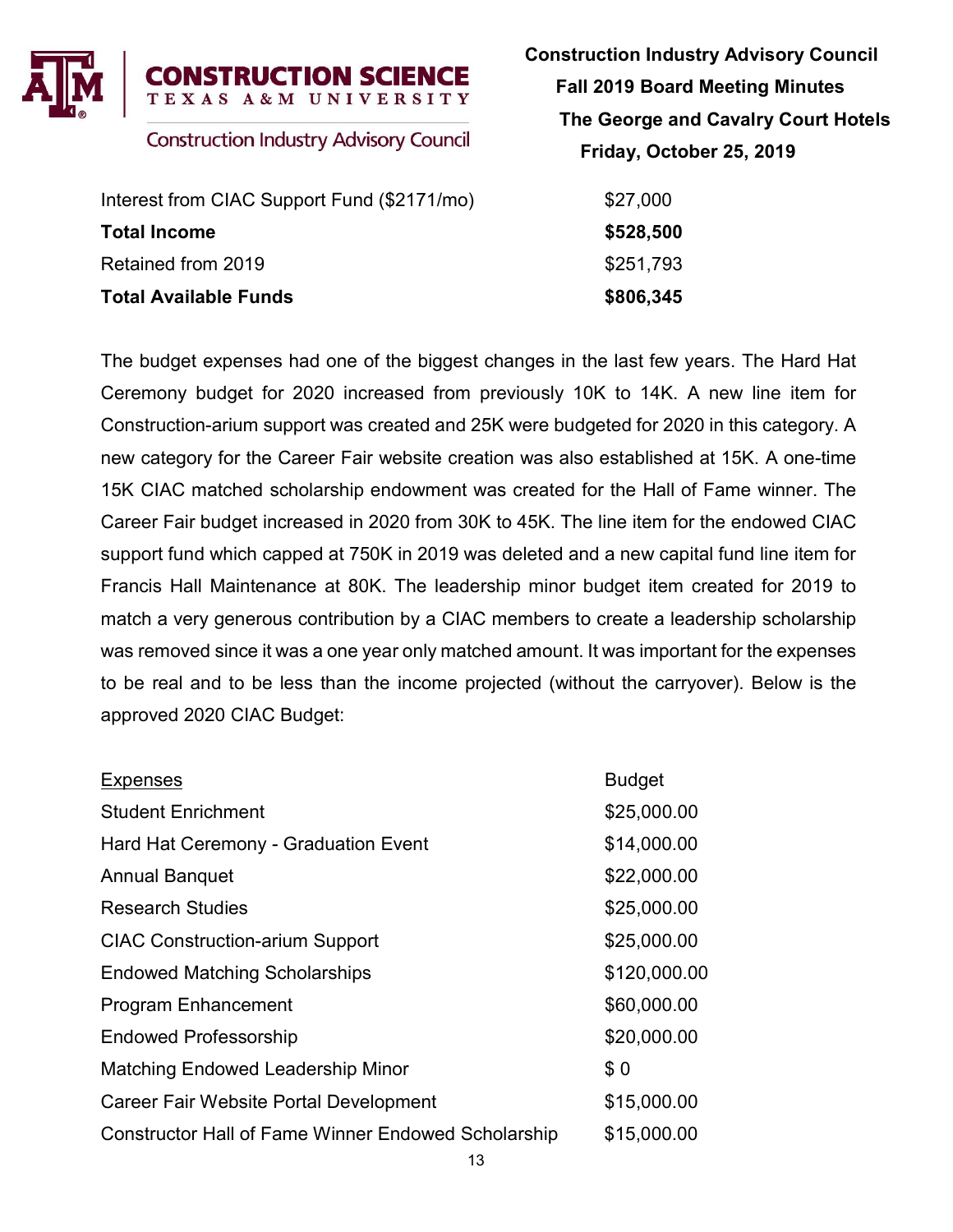

CIAC Meeting Expense \$25,000.00 CIAC Career Fair  $$45,000.00$ CIAC Endowment - CIAC Support Fund (goal of  $750$  OK)  $$0$ CIAC Department Enrichment - Francis Maintenance \$80,000.00 Former Student Members Promo - Tailgate \$5,000.00 Development Fee & Credit Card Collection Fee \$25,075.00

#### Total Expenses  $$521,075$

All motions for the change in the budget for 2020 were brought up to the voting members and the budget was approved.

### CURRICULUM COMMITTEE:

Mr. Brent Ballard, Marek Brothers, and Curriculum Committee Chair, started his report by informing the board that the executive committee under his direction had continued the conversations based on Mrs. Smith's spring presentation on first year experience and meta majors and on the new curriculum being created by the Department which will include 4 elective courses in lieu of only 1. Mr. Ballard invited CIAC members to join the Faculty in the creation of the COSC electives being suggested by the undergraduate curriculum committee. Mr. Ballard mentioned the CIAC board agrees with the changes being proposed for our department.

Mr. Ballard mentioned Mrs. Smith would send a survey of new courses to all CIAC members in November. The CIAC members are very interested in courses involving technology and are also interested in allowing students to do graded summer internships. Mr. Ballard concluded his presentation by introducing Mrs. Kendall Pouland.

DEVELOPMENT COMMITTEE:

 Construction Industry Advisory Council Fall 2019 Board Meeting Minutes The George and Cavalry Court Hotels Friday, October 25, 2019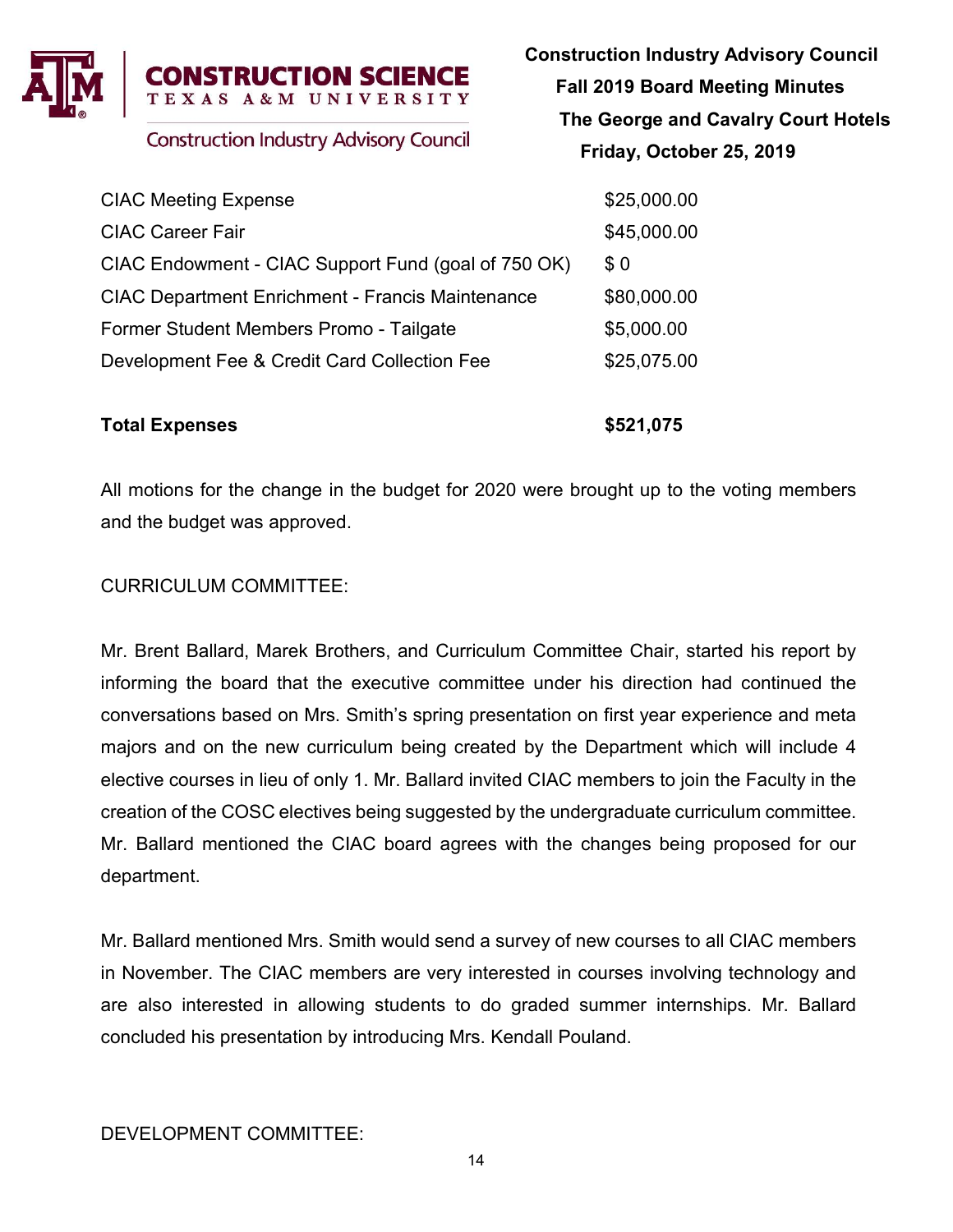

Mrs. Kendall Pouland from Tellepsen, in representation of Mr. Tim Ross, Andrews-Myers and Development Committee Chair, started the presentation of her report by informing the board that the CIAC matched all 12 of the budgeted endowed scholarships for 2018 and 2019 and together it's the most given over a two-year period.

Mrs. Pouland continued her review by informing that the committee followed up from the Spring 2019 development committee conversations and following Texas A&M's Faculty member Steve Rodgers earlier presentation given to the committee of the Constructionarium which Texas A&M students attend every year in London, UK. Mrs. Pouland said the CIAC is very interested in an initiative proposed by Texas A&M's College of Architecture to hold a Constructionarium locally, potentially using the RELLIS Campus location for potentially inviting teams to compete. The committee started by offering support to the students attending the current Constructionarium in the UK with a 20K allowance to help pay for the travel and competition costs. The committee wants more than the 15-20 students who participate per year and this stipend may help. The committee believes this hands-on experience is transformative and wants the local opportunities to be inter-disciplinary by involving other College or Architecture students. The plan is to learn from what the Constructionarium team has done in England within the next few years and start small with local resources to create a smaller version locally, while continuing to attend the one in the UK. Both the COA and the CIAC are 100% in support of this initiative.

Mrs. Pouland concluded his presentation and introduced CIAC President, Mr. Jeremy Stovall from the Membership Committee.

#### MEMBERSHIP COMMITTEE:

Mr. Jeremy Stovall, CIAC President from Brookstone, in representation of Mrs. Lauren Collins from Kiewit, provided the updates from the membership committee meeting. The membership committee started their work by reviewing the recently approved new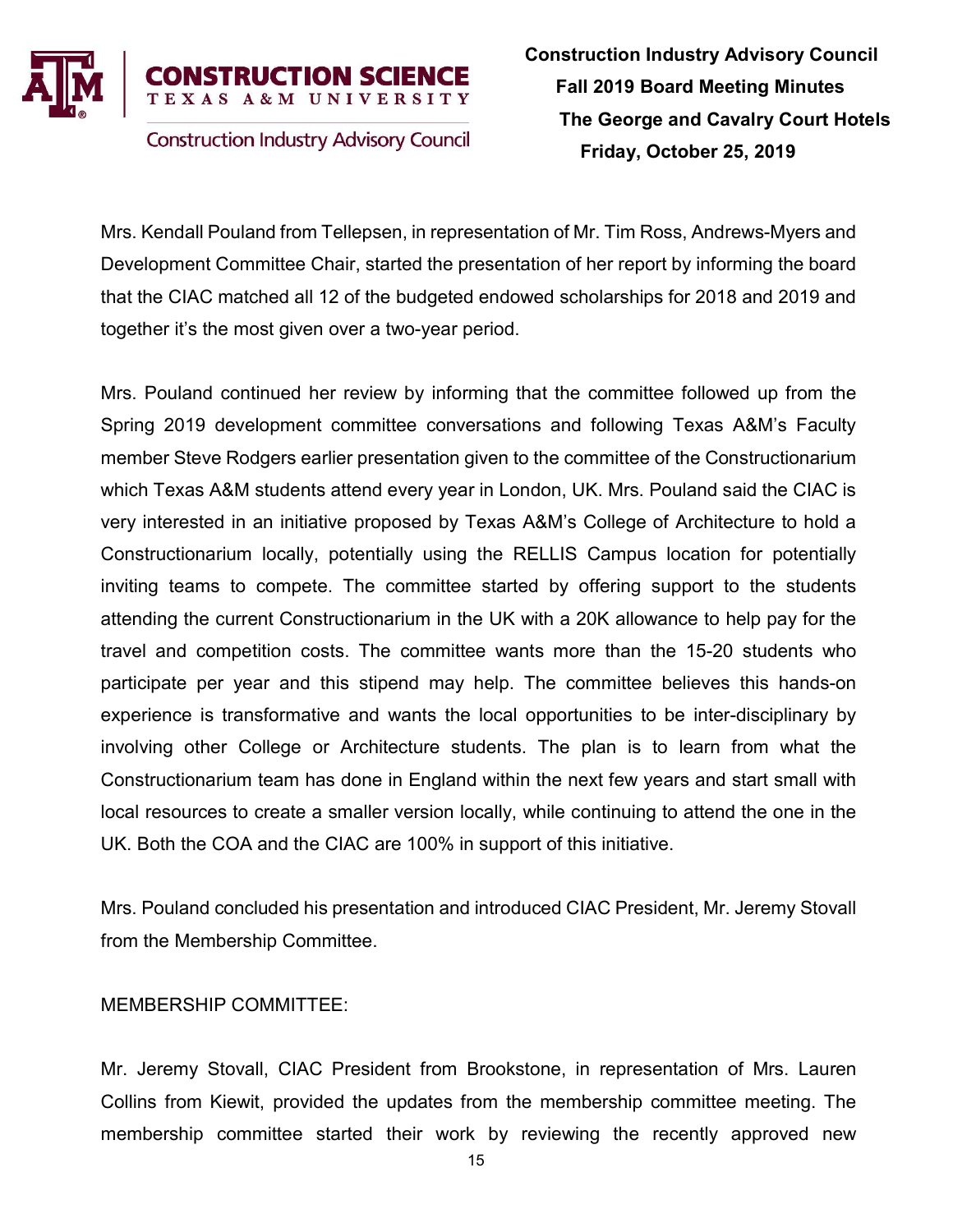

# **RUCTION SCIENCE** A & M UNIVERSITY

**Construction Industry Advisory Council** 

# Construction Industry Advisory Council Fall 2019 Board Meeting Minutes The George and Cavalry Court Hotels Friday, October 25, 2019

procedures for selecting and awarding the Constructor Hall of Fame (CHOF) recipient. The new procedures involved the early submission of a letter for every nominee be sent 1 month before the CIAC meeting. The executive board met one day before this meeting and provided a recommendation based on the criteria defined. The recommendation is not necessarily the person who will win, but informs the CIAC board members attending the membership committee of the recommendations from the executive board only. Mr. Stovall mentioned that while there are still some minor things to work on, the procedure worked perfectly in the selection of the new Constructor Hall of Fame awardee. The 2020 winner will not only join the Hall of Fame, but will also present an endowed scholarship under his name the year he is inducted. There were 5 very good candidates submitted, all were reviewed by the members in attendance and a winner was selected. Mr. Stovall mentioned the winner will be announced in April during the Scholarship and Awards banquet event.

Mr. Stovall concluded his presentation and introduced Mr. Leland Rocchio from the Research Committee.

### RESEARCH COMMITTEE:

Dr. Leland Rocchio, Jordan Foster, Graduate Program and Research Studies Committee Chair, started his report by informing the board that there were two presentations given by faculty teams from the Department. Both presentations had to do with technology: 3D Printing and Underground Utility Excavation Safety technologies. Dr. Rocchio mentioned both presentations were worthy of the CIAC \$25,000 grant and applauded the efforts by the faculty members. That said, Dr. Rocchio presented the winner of the 2020 CIAC Research Grant in Zofia Rybkowski and Manish Dixit for their research in 3D printing.

After the presentations by all committees concluded, Mr. Stovall provided some closing remarks. Mr. Stovall mentioned how it had been an honor to have been CIAC President for the last 2 years and gave a small description of all the things accomplished: Maroon Envelope, Procedures for Hall of Fame Selection and Research Grant selection, CIAC